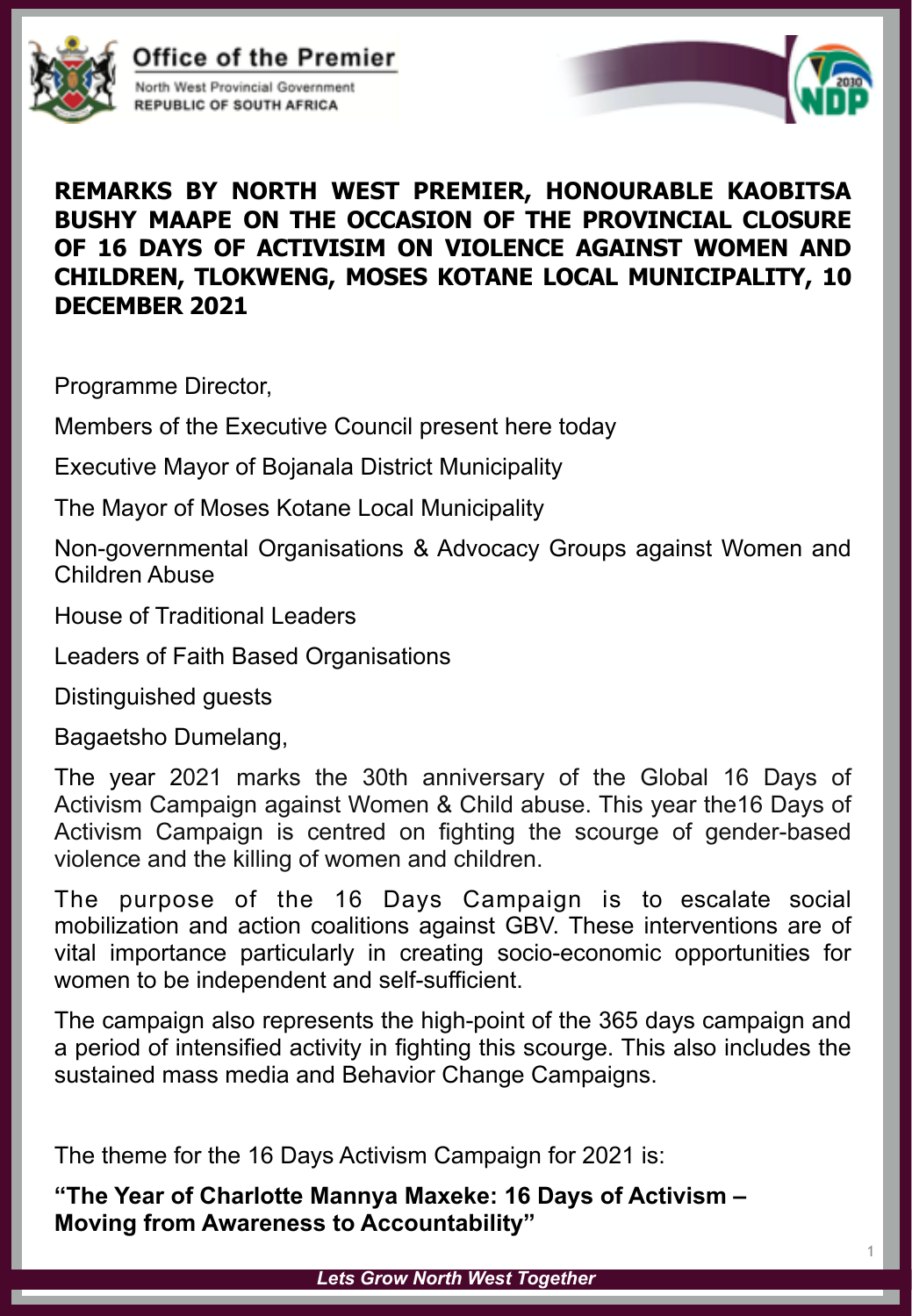The emphasis is to strengthen partnerships and collaboration with stakeholders, through accountability, coordination and leadership. This requires involving all South Africans, including government, the private sector, work places, education and training institutions, Civil Society as well as cultural institutions to account for their role in building a safe and Gender Based Violence free society.

The provincial government deemed it fit to host this event here as the area has been flagged by the South African Police Service as a hotspot in terms of cases of gender-based violence and the abuse meted out on women and children.

At the start of this campaign, I had an opportunity to visit the KOSH Crisis Centre in Klerksdorp in the Dr Kenneth Kaunda District and I am encouraged by the work that has been carried out by women and men in fighting this scourge. Since the beginning of this year the Centre has assisted more than one thousand (1 000) victims. This is a step in the right direction. The role of Non-profit and non-governmental organisations must be strengthened particularly in the areas of advocacy and community liaison. The work of NGOs and Advocacy groups in the fight against genderbased violence must be supported.

In October this year the house of traditional leaders launched the Traditional Men's Parliament. This is a joint effort between the North West House of Traditional Leaders, Takuwani Riime Men's Movement, the Department of Social Development and the Provincial Council on Aids.

The primary objective of this initiative is to develop and coordinate the "Men Championing Change" programme to reach men and boys formations across the country. This includes building strategic partnerships with various stakeholders in dealing with the scourge of gender-based violence. Other key priority areas include social cohesion, fighting crime as well as substance and alcohol abuse.

The role of men in many of the social ills engulfing our communities has come under sharp scrutiny in the recent past. Men must come forward and be part of the solution in the fight against gender-based violence. I am encouraged by this initiative which seeks to mobilise men from all corners of the province to work hand in glove with government in fighting this scourge.

COVID-19 has presented us with a new set of challenges which call for individual and collective solutions. Let's continue our efforts all year round from 16 to 365 days of activism, to advance the rights of women. A world without violence is possible and this moment demands unparalleled courage and joint action to make this vision a reality.

The 16 Days Activism Campaign continues to generate a heightened level of awareness amongst South Africans on the deleterious effect and